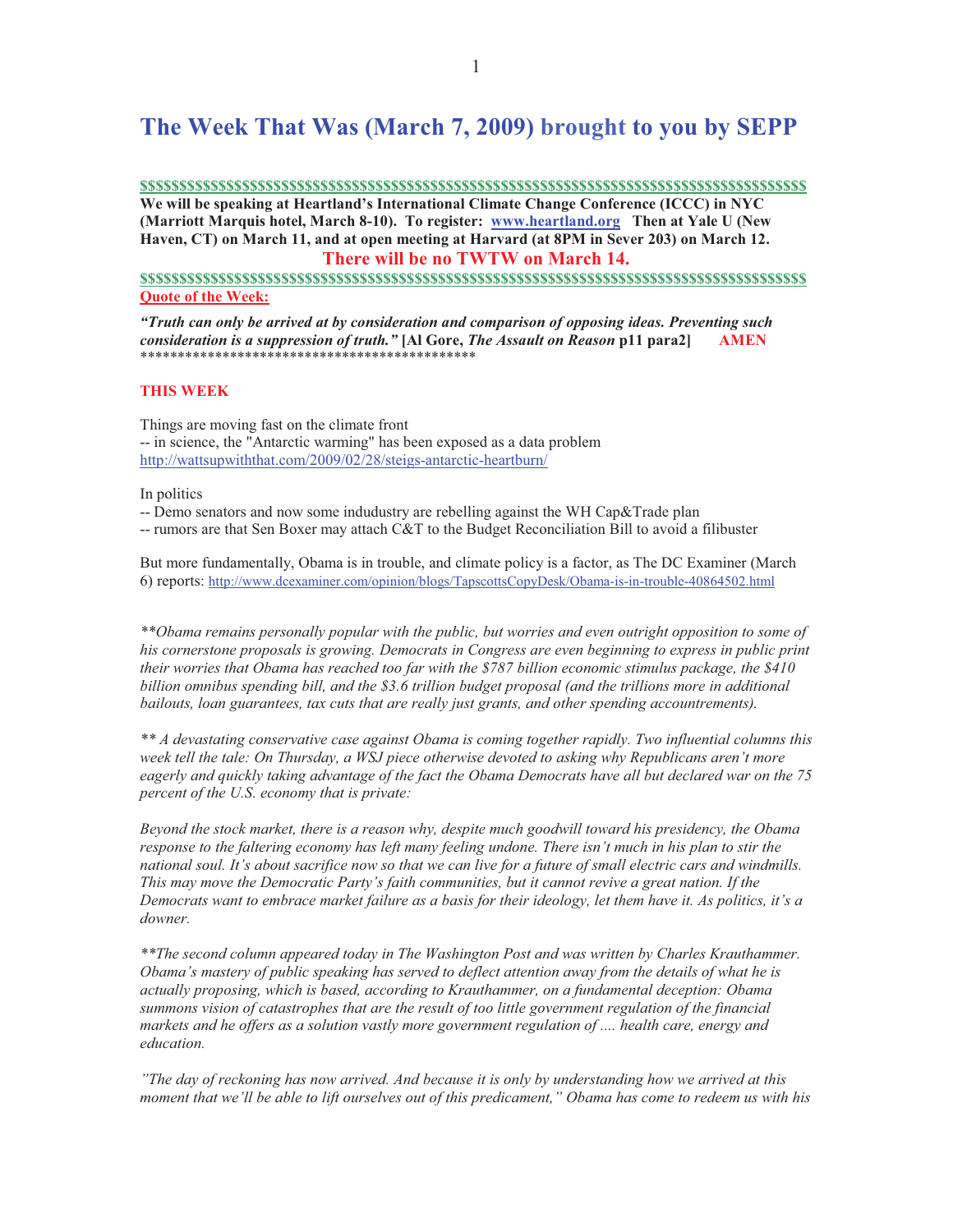*far-seeing program of universal, heavily nationalized health care; a cap-and-trade tax on energy; and a major federalization of education with universal access to college as the goal.* 

*Amazing. As an explanation of our current economic difficulties, this is total fantasy. As a cure for rapidly growing joblessness, a massive destruction of wealth, a deepening worldwide recession, this is perhaps the greatest non sequitur ever foisted upon the American people, Krauthammer said.* 

*Worse, Krauthammer says, is that Obama tries to have it both ways, with the alleged errors of deregulation being compounded into the worst economic crisis since the Great Depression by Americas failure to nationalize health care, shift our economy to alternative energy sources, and give everybody a free pass to college.* 

In other words, Obama is trying to make the cause and the cure synonymous. Clever politics, but *intellectually dishonest to the core, Krauthammer said.* 

*I would only disagree that the Obama deception represents a clever political strategy. The deception represents the fundamental flaw in the Obama strategy and indeed that of the Washington liberals who are*  racing to enact as much of their agenda as possible before the 2010 election. \*\*\*\*\*\*\*\*\*\*\*\*\*\*\*\*\*\*\*\*\*\*\*

#### **SEPP Science Editorial #9-09 (3/7/09)**

**The sea-ice issue – a 'tempest in a teapot.'** Conservative columnist George Will is under attack about alleged reporting 'inaccuracies.' See http://www.washingtonpost.com/wpdyn/content/article/2009/02/26/AR2009022602906.html?sid=ST2009022702494

The affair – as seen by the Columbia Journalism Review: But they are wrong; Will is correct. http://www.cjr.org/the\_observatory/the\_george\_will\_affair.php?page=all&print=true

#### *SEPP Comments*:

\*\*George Will is a 'big boy' and can take care of himself. He certainly needs no help from me.

\*\*The whole affair seems contrived -- almost like a conspiracy by the AGW (anthropogenic GW) alarmists. By attacking a 'high-visibility' doubter *en masse*, they hope to intimidate not only Will but others who don't follow the IPCC gospel that preaches AGW.

\*\*I noticed, and so have many others, that the official source of sea-ice data changed their 'evidence' just after Will's article appeared. They discovered that one of their sensors had gone out of calibration. I don't doubt this fact, but I am curious about the timing of the discovery.

\*\*The funny thing is that the whole issue of the extent of Arctic sea ice is a 'nothing-burger' -- to use the immortal expression coined by a past EPA chief. No one seems to have commented on the fact that sea ice might tell you something about whether the air and ocean is warming or cooling but it cannot tell you anything about the CAUSE of warming/cooling. ANY kind of warming will melt ice. Simple logic. Personally, I prefer to look at thermometers and not at sea ice. And the thermometers (and also ice-core data) tell us that the Arctic is no warmer now than in the 1930s -- and much colder than centuries ago.

\*\*Finally, I want to emphasize that I know of no definitive evidence for AGW. None! But we have strong evidence against significant AGW. See the NIPCC report http://www.sepp.org/publications/NIPCC final.pdf I fully believe that science will win out in the end -- although it might be easier to convince the public - and perhaps even politicians -- if the present cooling trend continues for another decade or more.

A few years from now, when it becomes clear that "Nature, not human activity, rules the climate" a lot of Will's critics are going to look pretty silly.

**\*\*\*\*\*\*\*\*\*\*\*\*\*\*\*\*\*\*\*\*\*\*\*\*\*\*\*\*\*\*\*\*\*\*\*\*\*\*\*\*\*\*\*\*\*\*\*\*\*\*\*\*\*\*\*\*\*\*\*\*\*\*\*\***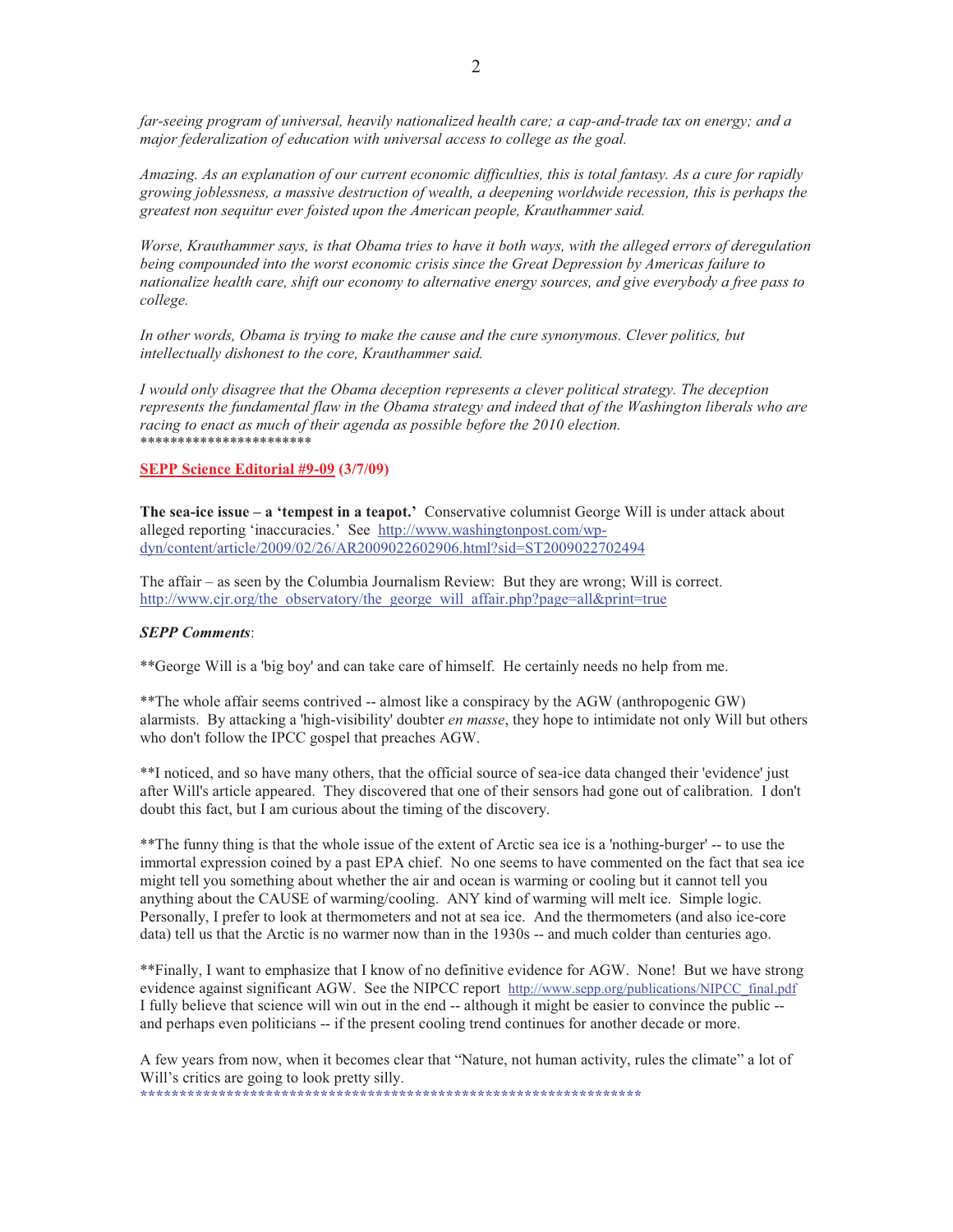- **2. The Real Price of Obama's Cap-and-Trade Plan**
- **3. Nuking Clean Power**
- **4. James Hansen's Political Science**
- **5. Clinton Ranks Climate Change More Important Than Human Rights**
- **6. Global Warming is not a Crisis, but it may be Creating a Crisis of Intellectual Integrity**
- **7. The Ongoing CO2 Wars**

**8. Antarctic Warming and the Projected Disappearance of Emperor Penguins.**  \*\*\*\*\*\*\*\*\*\*\*\*\*\*\*\*\*\*\*\*\*\*\*\*\*\*\*\*\*\*\*\*\*\*\*\*\*\*\*

#### **NEWS YOU CAN USE**

Climate Conference March 8-10 http://www.heartland.org/events/NewYork09/newyork09.html

\*\*\*\*\*\*\*\*\*\*\*\*\*\*\*\*\*\*\*\*\*\*\*\*\*\*\*\*\*\*\*\*\*\*\*\*\*\*\*\*\*\*\*\*\*\*\*\*\*\*\*\*\*

====================================================

==============================================================

Chris Horner on cap & trade http://www.humanevents.com/article.php?print=yes&id=30891

Fred Singer on CO2 Wars http://www.ibdeditorials.com/IBDArticles.aspx?id=321228358224458

The George C. Marshall Institute report *The Cost of Climate Regulation for American Households* documents the economic burdens a cap-and-trade program to control greenhouse gas emissions will impose on American households. http://www.marshall.org/article.php?id=636 \*\*\*\*\*\*\*\*\*\*\*\*\*\*\*\*\*\*\*\*\*\*\*\*\*\*\*\*\*\*\*\*\*\*\*\*\*\*\*\*\*\*\*\*\*\*\*\*\*\*\*

Richard Lindzen's telling of the story gets better and better. http://yosemite.epa.gov/ee/epa/wpi.nsf/09133da7fb9a95db85256698006641d1/ 0e4e53113f856d848525751b0070e6d3/\$FILE/Lindzen-12-9-08.pdf \*\*\*\*\*\*\*\*\*\*\*\*\*\*\*\*\*\*\*\*\*\*\*\*\*\*\*\*\*\*\*\*\*\*\*\*\*\*\*\*\*\*\*\*\*\*\*\*

Adam Keiper's thoughtful essay

http://www.thenewatlantis.com/publications/science-and-the-obama-administration \*\*\*\*\*\*\*\*\*\*\*\*\*\*\*\*\*\*\*\*\*\*\*\*\*\*\*\*\*\*\*\*\*\*\*\*\*\*\*\*\*

Will Happer, Princeton physicist: Serious doubts on CO2 as a climate driver http://www.capmag.com/article.asp?ID=5441

===================================================

http://canadafreepress.com/index.php/article/8937 \*\*\*\*\*\*\*\*\*\*\*\*\*\*\*\*\*\*\*\*\*\*\*\*\*\*\*\*\*\*\*\*\*\*\*\*

Meteorologist John Coleman, founder of the Weather Channel, tells the real story behind Roger Revelle and Al Gore, winner of the Revelle award http://www.kusi.com/weather/colemanscorner/38574742.html

An expose on WH science adviser John Holdren http://www.frontpagemag.com/Articles/Read.aspx?GUID=1FDD71E4-B9E4-4FAD-9868-2936193BF8F1 \*\*\*\*\*\*\*\*\*\*\*\*\*\*\*\*\*\*\*\*\*\*\*\*\*\*\*\*\*\*\*\*\*\*\*\*\*\*\*\*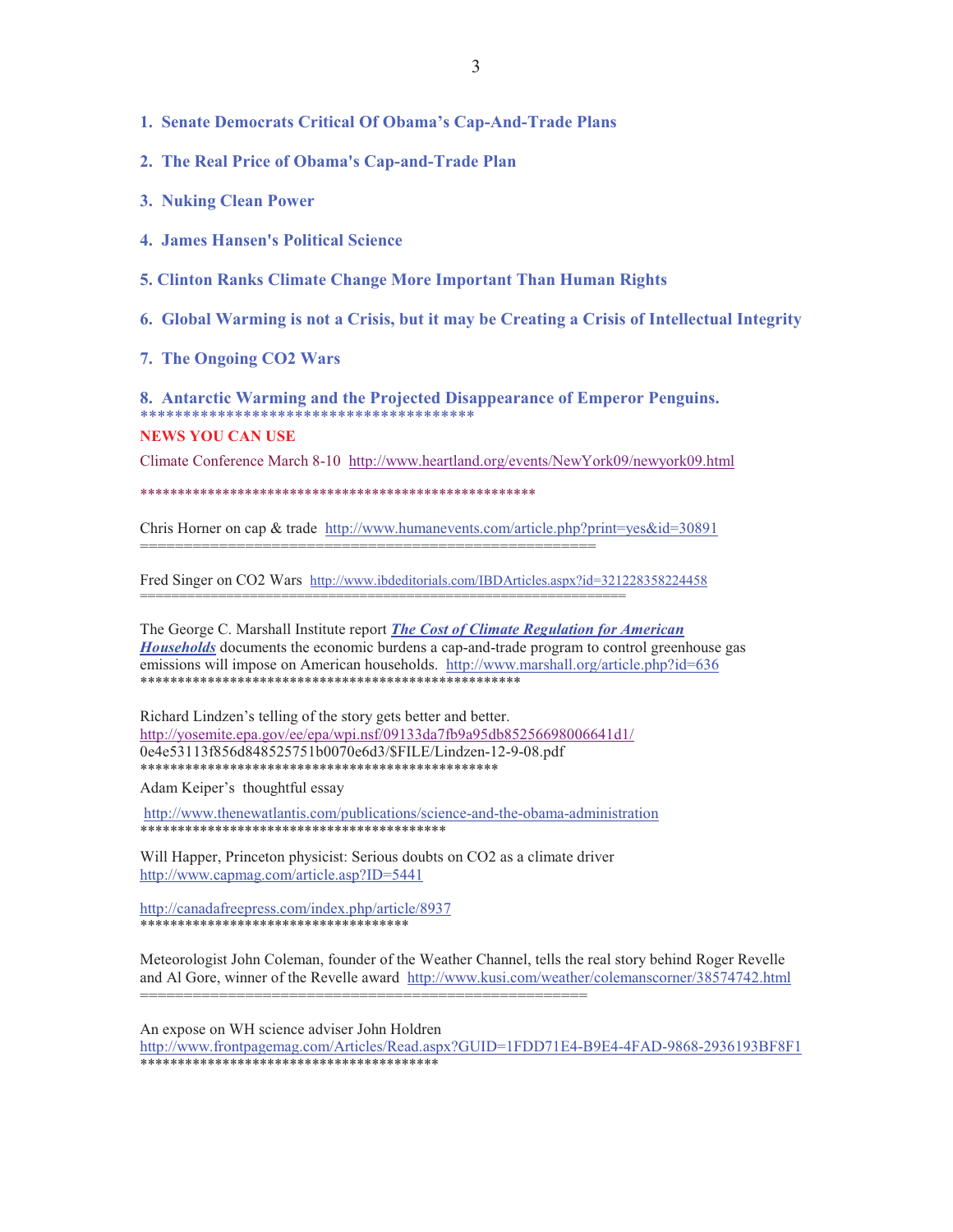EU trade ministers voted Tuesday to apply punitive tariffs to biodiesel imported from the U.S. The measure is supposed to level the playing field for European producers, who complain that U.S. subsidies for the crop-based fuel have led to a 25-fold increase in American biodiesel sales to Europe since 2006.

Like other renewable fuels, biodiesel isn't commercially viable without subsidies. But the combined power of the U.S. environmental and farming lobbies is enormous, so subsidies they receive. And it doesn't stop at taxpayer cash: Congress, in its wisdom, has also mandated ever-higher biofuel production quotas. The result is a glut of biofuel capacity. So long as oil prices are sky-high, as they were for much of 2008, alternative fuels such as biodiesel didn't look bad to consumers. But now that gasoline prices have dropped sharply, even biodiesel subsidized to the tune of \$1 a gallon won't sell.

Enter Europe, which claims U.S. biodiesel makers are dumping their excess fuel on EU markets, taking advantage of U.S. subsidies to undercut domestic firms. If EU environmental policies were really about the environment, this arguably would be a good thing. More green fuel for everyone, and on the cheap to boot.

Not so fast. It turns out that Europe -- which also isn't known for restraint in supporting farmers -- is more interested in protecting its own biodiesel industry than in seeing motorists fill their tanks with low-carbon fuel. Hence the new tariff, which comes out to \$400-\$500 per ton. Aside from the costs of all this subsidizing and penalizing, the EU's tariff makes things worse by encouraging its inefficient biodiesel producers to stay in the market. And all of this despite evidence that fuels like biodiesel increase CO2 emissions compared with fossil fuels. *And guess who pays for the subsidies?* \*\*\*\*\*\*\*\*\*\*\*\*\*\*\*\*\*\*\*\*\*\*\*\*\*\*\*\*\*\*\*\*\*\*\*\*\*\*\*\*\*\*\*\*\*\*\*\*\*\*\*\*\*\*\*\*\*\*\*\*\*

US climate negotiator Todd Stern has a habit of talking a big game. This is the guy who said, at his introductory press conference, "The time for denial, delay and dispute is over." But his ideas seem to have more bark than bite when it comes to his approach to climate-change policy. [WSJ] http://www.state.gov/g/oes/rls/remarks/2009/119983.htm

*Benny Peiser comments*: It would appear that Mr Todd, despite all the rhetoric, realises that political decisions and climate treaties will not be made on the basis of "the science" after all, but on the "art of the possible", i.e. by those in the U.S. Administration whose priority is to safeguard national and economic interests above all. It's called 'Real Politik.' Which is why Mr Todd is keen to lower green expectations. He has therefore made clear that any Copenhagen agreement "will only be the start of our journey, not the end. It will provide a framework calling for ambitious actions." Note: 'ambitious actions', not Kyoto-style targets. I think China and India and the rest of the G77 might be willing to go along with this approach. \*\*\*\*\*\*\*\*\*\*\*\*\*\*\*\*\*\*\*\*\*\*\*\*\*\*\*\*\*\*\*\*\*\*\*\*\*\*\*\*\*\*\*\*\*\*\*

#### **A dangerous development: Polar bears to limit CO2 emissions?**

The recently passed budget by the U.S. House overturns a Bush administration regulation that forbade the use of the polar bear's listing as a threatened species to restrict carbon emissions under the Endangered Species Act. This is so far-reaching that Rep. Doc Hastings (R-WA), ranking member of the House Resources Committee, notes that this is a "dangerous policy rider that could seriously threaten new job creation and economic growth across our entire country. It was slipped into this bill behind closed doors by Democrat leaders as they wrote this massive piece of legislation. It empowers the Interior Department or a federal judge to limit potentially any carbon dioxide or other greenhouse gas emission in all fifty states, using the polar bear and Endangered Species Act as the regulatory vehicle." \*\*\*\*\*\*\*\*\*\*\*\*\*\*\*\*\*\*\*\*\*

*Norm Rogers comments*: Global warming is highly political and infested with vested interests. There is an establishment that has a lot to lose if global warming is discredited and a lot to gain if people become more alarmed and afraid. This is why there are well-financed advocacy web sites like www.realclimate.org. The establishment includes not only Al Gore, but scientists, research labs, and environmental organizations. Even though Al Gore is an obvious propagandist who distorts the science I saw him wildly applauded at the AGU meeting a few years ago. This is because his alarmist propaganda has greatly improved funding for scientists in the field. There are many embarrassing and unexplained facts in the field of global warming. Michael Mann's hockey stick curve that was exposed as bad propaganda was one. Another is the failure of the upper troposphere in the tropics to warm as the models predicted. Another is the 5-year failure of ocean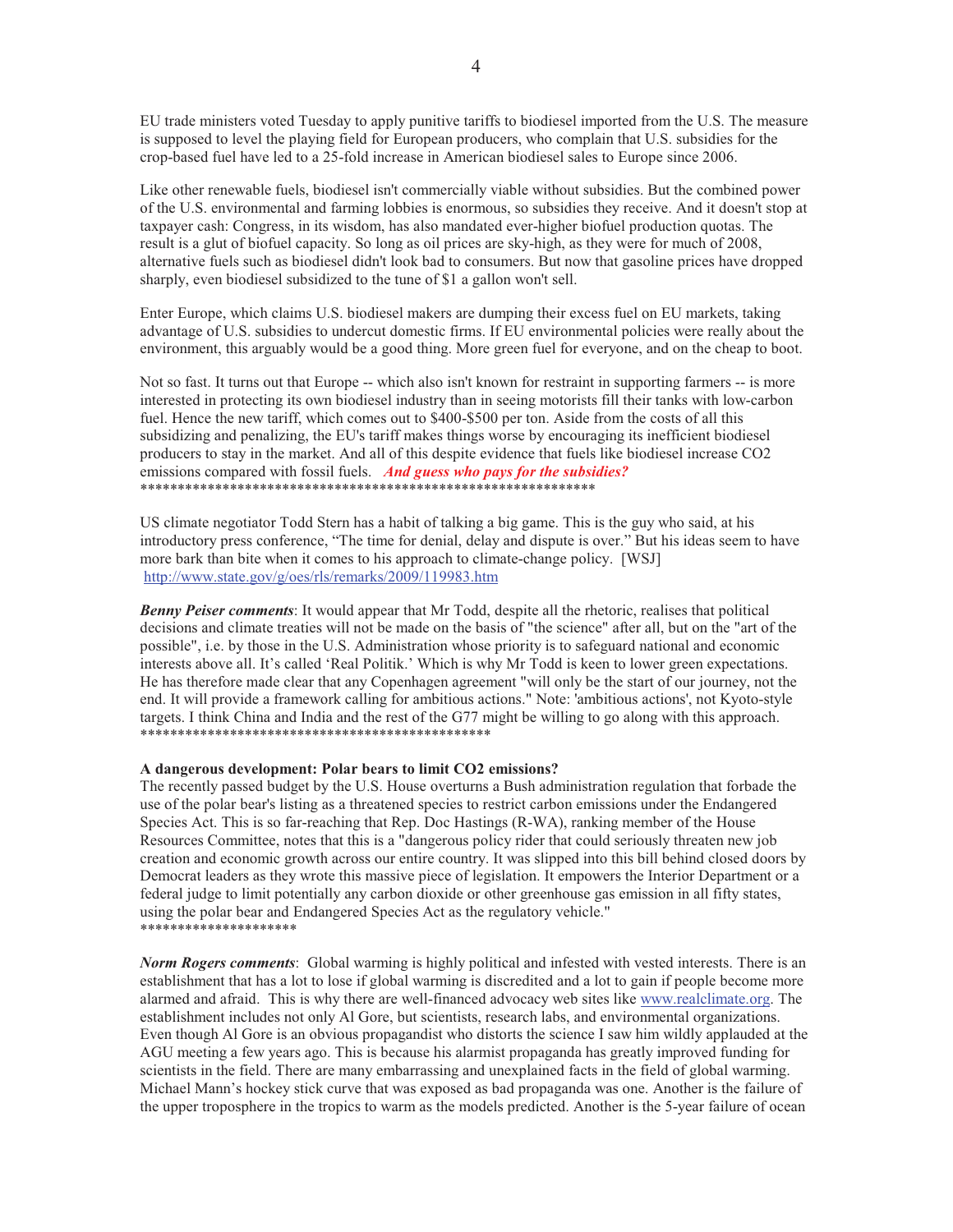warming. The phony fit to 20<sup>th</sup> century temperatures by the IPCC multi-model ensembles was achieved by putting in arbitrary forcings differing for each model is truly shocking. All of these can be explained away because the complicated nature of the earth's climate provides plenty of ways to explain almost anything.

I've heard some of the biggest names in climate science admit that they don't know what caused the early  $20<sup>th</sup>$  century warming or the mid 20th century cooling. Yet we 'know' that the late  $20<sup>th</sup>$  century warming was caused by greenhouse gases?

#### **UNDER THE BOTTOM LINE**

Inside the Ivory Tower: An exclusive survey of international relations professors reveals they're worried about climate change, Russia's rise, and their own irrelevance – in that order. http://www.foreignpolicy.com/story/cms.php?story\_id=4685&page=0

*SEPP comment: Maybe they're right – about being irrelevant* \*\*\*\*\*\*\*\*\*\*\*\*\*\*\*\*\*\*\*\*\*\*\*\*\*\*\*\*\*\*\*\*\*\*

http://www.investors.com/editorial/editorialcontent.asp?secid=1501&status=article&id=320893446242107

NASA's James Hansen leads a protest against a District of Columbia power plant in the middle of a snowstorm. Meanwhile, a scientist fired by Al Gore says we need to emit more carbon dioxide, not less. Speaking before Bill Clinton's Global Initiative in New York City last Nov. 2, Gore advocated civil disobedience to fight climate change. "I believe we have reached the stage where it is time for civil disobedience to prevent the construction of new coal plants that do not have carbon capture and sequestration," Gore said to loud applause. Following Gore's lead, a group called Capitol Climate Action organized a protest that took place March 2 at the 99-year-old Capitol Power Plant in southeast Washington, D.C. Its Web site invited fellow warm-mongers to "mass civil disobedience at the coal-fired" plant that heats and cools the hallowed halls of Congress. The site features Gore's quote as well as a video by Hansen.

 http://wattsupwiththat.com/2009/03/01/hansens-coal-and-global-warming-protest-may-get-snowedout/#comments discusses the "Gore effect" -- a well-known but unexplained weather phenomenon. *"I hope they don't cancel the protest. I want to see these lunatics, schemers, and charlatans standing in the midst of a blizzard declaring that the Earth is dramatically warming."* ~ Alan Caruba. \*\*\*\*\*\*\*\*\*\*\*\*\*\*\*\*\*\*\*\*\*\*\*\*\*\*\*\*\*\*\*\*\*\*\*\*\*\*\*\*\*\*\*

Obama's Cap and Trade program is a wealth redistribution program and has nothing to do with climate change or with helping the US gain Energy Independence. Jim Rogers of Duke Energy describes the concerns well in the following:

http://www..cnbc.com/id/15840232?play=1&video=1051238804&\_\_source=vahoo%7Cheadline%7Cquote %7Cvideo%7C&par=yahoo

Per Jim Rogers, President Obama is not in favor of Nuclear, not in favor of drilling for Natural Gas, and plans to take the Cap and Tax money and use it for wealth redistribution. As Rogers paints the picture: Electric rates will rise by 40% by 2012 and nothing about the plan helps the US to have more generation or cleaner generation.

*"At last, the tide seems to be turning. Businesses and consumers are coming to realize that the whole Emissions Industry is designed to deliver money and power to the government. There is nothing in it for taxpayers, consumers or the climate. Even some in the media are becoming sceptics."* -- (Carbon Sense Coalition) http://carbon-sense.com/2009/02/27/news-20090227/

=====================================================

==========================================================

Senior figures in the UK manufacturing industry do not accept that human activities are driving global warming or that action needs to be taken to prepare for its effects, the UK government's science minister said today. Lord Drayson said recent discussions with leaders in the car industry and other businesses had left him "shocked" at the number of climate change deniers among senior industrialists. Of those who acknowledged that global temperatures were rising, many blamed it on variations in the sun's activity.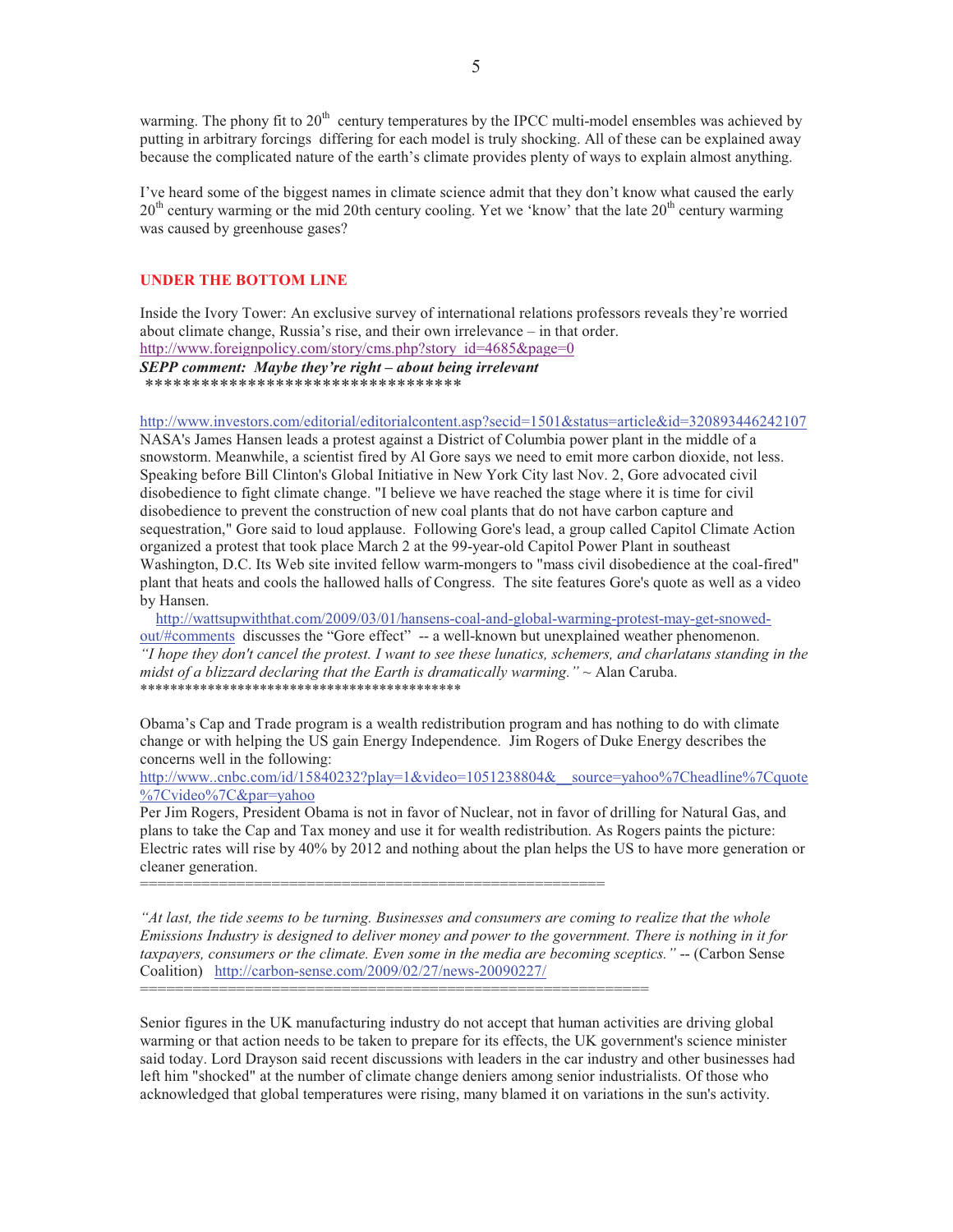--*The Guardian*, 4 March 2009. SEPP comments: *Sun's activity --eh? Maybe there's hope for Britain*  http://www.guardian.co.uk/environment/2009/mar/04/manufacturing-climate-change \*\*\*\*\*\*\*\*\*\*\*\*\*\*\*\*\*\*\*\*\*\*\*\*\*\*\*\*\*\*\*\*\*\*\*\*\*\*\*\*\*\*

"The 14th and 15th centuries were a period of great cooling in Europe. Witches were thought to control climate, and burning witches was a suggested means of returning to warming. Hundreds, if not thousands, were burned at the stake, and warming did reappear -- four hundred years later. Abandoning fossil fuels will be just as successful in modifying climate today." -- Prof James Rust (Georgia Tech) \*\*\*\*\*\*\*\*\*\*\*\*\*\*\*\*\*\*\*\*\*\*\*\*\*\*\*\*\*\*\*\*\*\*\*\*\*\*\*\*\*\*

#### **http://www.danielpipes.org/blog/2009/02/saudi-scholar-nixes-biofuels-as-un-islamic.html**

**Ethanol fuels are not 'kosher' – Saudi cleric:** Muhammad an-Najimi, a Saudi member of the prestigious Islamic Fiqh Academy of the Organization of the Islamic Conference, issued a tentative personal opinion (less binding than a *fatwa*) to Muslims that filling the gas tank with biofuels is sinful: "I warn Saudis who live abroad and who use alcohol instead of petrol that this case is related and falls within the parameters of what the prophet said." He refers here to a *hadith* in which Muhammad prohibited the buying, selling, transporting, drinking, or manufacturing of alcohol. *The Prophet (PBUH) should have included burning.* 

# **###################################**

#### **1. SENATE DEMOCRATS CRITICAL OF OBAMA'S CAP-&-TRADE PLANS**

*By S.A. Miller, The Washington Times, 2 March 2009*  http://washingtontimes.com/news/2009/mar/02/obamas-cap-trade-irk-some-in-party/

Senate Democrats are breaking with President Obama over his plan for sweeping new climate-change laws that he says will rake in billions of dollars to help offset massive budget deficits. The dissenters, mostly Democrats from Rust Belt states likely to be hit hardest by the proposed environmental rules, question the economic impact of the program that would cap carbon-dioxide emissions and then sell to businesses the right to emit that carbon dioxide.

The senators also want their states to get a chunk of the windfall from selling the credits - \$646 billion over 10 years by Mr. Obama's estimate. "We should ensure that revenue generated by a cap-and-trade system goes back to the consumers, states and industries that are most affected by the changes," said Sen. Sherrod Brown, Ohio Democrat.

But Mr. Obama wants to spend about two-thirds of the money on tax cuts for low- and middle-income families to soften the bite of higher energy prices expected to result from the cap-and-trade law. He also wants to move fast, passing the legislation within the next year in order to start collecting by 2012 what the administration calls "climate revenue."

Sen. John D. Rockefeller IV, West Virginia Democrat, said the administration and Congress must not ignore other climate-change solutions, such as scientific research into capturing carbon dioxide and sequestering it in the ground. "The president's plan for a cap-and-trade system is ambitious, but the senator is not completely convinced that it is the best or only solution to curbing carbon emissions," Rockefeller spokesman Steven Broderick said. "We need to be sure we don't negatively impact the economy."

Similar concerns among a significant faction of Senate Democrats helped kill a somewhat less ambitious cap-and-trade bill last year. This time, however, the effort will benefit from White House support that was absent under President Bush.

But dissatisfaction among rank-and-file Senate Democrats is not the only potential pitfall. The plan's massive scope and high price, as well as a rapid implementation schedule, provide a large target for opponents and give pause to some would-be supporters.

"We want to thank the administration for killing all industry support for cap-and-trade," said William Kovacs, the top energy specialist at the U.S. Chamber of Commerce. "President Obama has consolidated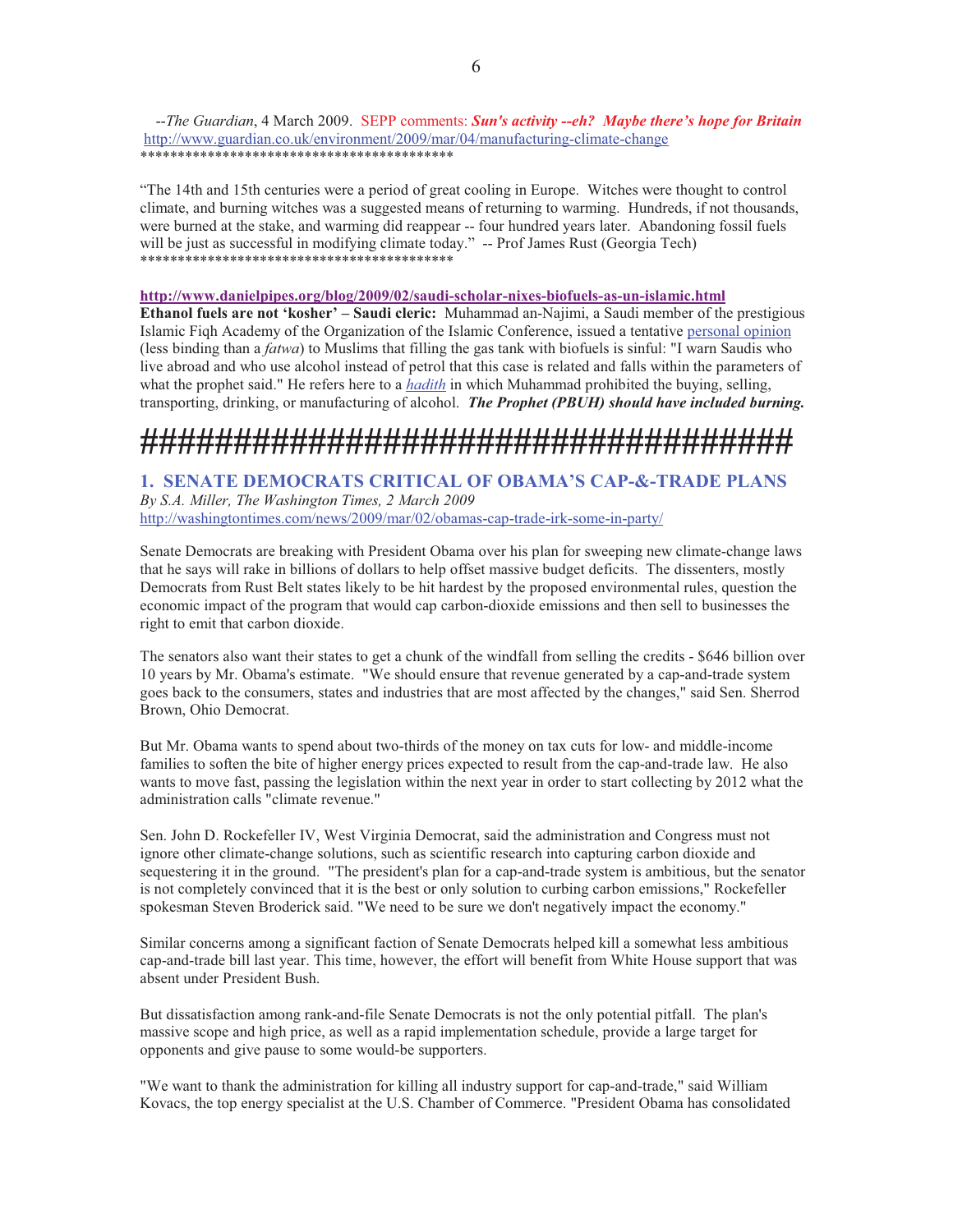the opposition."

Even the Edison Electric Institute, the utility lobby that bucked other energy lobbies to endorse last year's cap-and-trade bill, said Mr. Obama's proposal was too aggressive. "We much prefer the model that we have articulated," EEI spokesman James Owen said, because green technologies are still being developed and the company feels that moving too quickly into a full-blown cap-and-trade system will be a costly burden both for utilities and their customers.

The White House's allies shrug off such complaints, saying Mr. Obama is merely making good on his campaign promises. "The only way industry should be surprised by this is that they haven't paid attention for the last 18 months," said Daniel J. Weiss, director of climate strategy at the Center for American Progress, a liberal Washington think tank.

Sen. Barbara Boxer, California Democrat and chairman of the Environment and Public Works Committee, heralded the president for presenting "a clear path toward passage of a strong global-warming bill."

"**With the latest science on global warming pointing to the need for urgent action [??!]**, this breakthrough comes not a moment too soon," Mrs. Boxer said. "This budget makes it clear that President Obama fully intends to keep his promise to prevent the ravages of global warming while investing in clean energy that will lead to a brighter economic future."

#### **Still, 15 Senate Democrats have signed on to a letter stating principles for cap-and-trade legislation that would "ensure that consumers and workers in all regions of the U.S. are protected from undue hardship."**

The signatories include Mr. Brown, Mr. Rockefeller, Sens. Debbie Stabenow and Carl Levin of Michigan, Blanche Lincoln and Mark Pryor of Arkansas, Jim Webb of Virginia, Evan Bayh of Indiana, Claire McCaskill of Missouri and Ben Nelson of Nebraska. They have been joined by Democratic Sens. Jeff Bingaman of New Mexico, Robert C. Byrd of West Virginia, Kent Conrad and Byron L. Dorgan of North Dakota, and Tim Johnson of South Dakota.

The tenets, outlined in a June 2008 letter to Mrs. Boxer and Senate Majority Leader Harry Reid of Nevada, include demands for cost controls and prevention of economic hardship; equitable treatment of affected states; price relief for families facing higher energy bills; and protections for U.S. manufacturing jobs.

"Senator Webb believes that the U.S. must work in concert with the world community to achieve meaningful, long-term reductions in carbon dioxide emissions," said his spokeswoman, Jessica Smith. "As proposals are being debated in the Senate, he believes that scientific principles should be applied in a way that both preserves our environment and allows for sensible economic growth."

Satisfying both environmental and economic priorities with a cap-and-trade law is a daunting task. The White House hopes to gain leverage by using the new revenue to pay for Mr. Obama's signature "Making Work Pay" middle-class tax breaks. "Cap-and-trade system will have some effects on households," White House budget director Peter R. Orszag said last week. "That's one reason we are linking the cap-and-trade program to making work pay."

--------------------------------------------------------------------------

# **House Bill for a Carbon Tax to Cut Emissions Faces a Steep Climb**

*By JOHN M. BRODER, NY Times, March 7, 2009*

WASHINGTON Representative John B. Larson embarked again this week on his lonely quest to enact a national tax on carbon dioxide emissions. His idea is to set a modest price on a ton of emissions, gradually increasing it each year until the desired reduction in heat-trapping-gas pollution is achieved. Under the bill he introduced this week, virtually all the revenues from the tax would be returned to the public in lower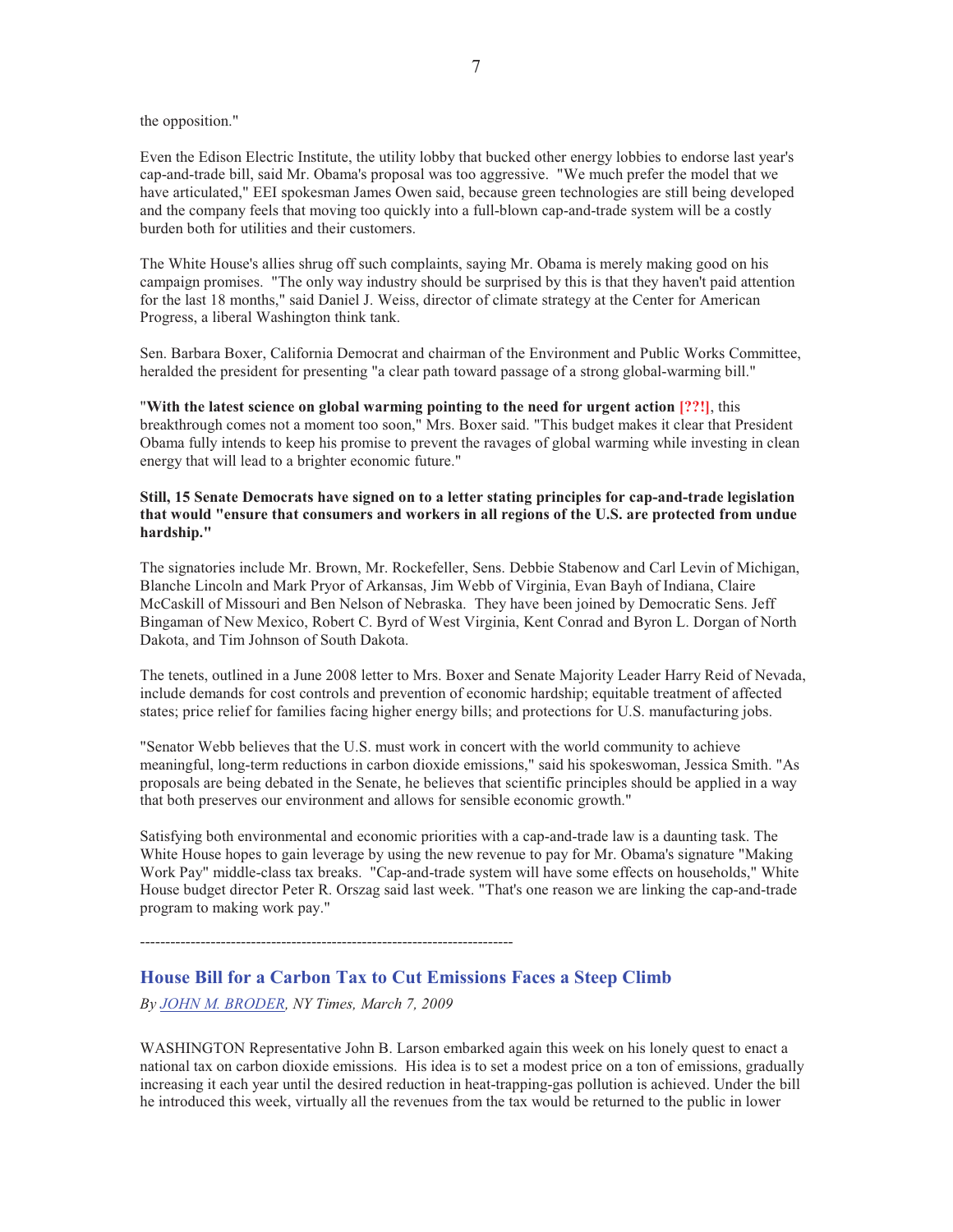#### payroll taxes.

The American people want us to level with them, Mr. Larson, a moderate Democrat from Connecticut and a member of the House leadership, said in an interview. "We create price certainty without any new bureaucracies or complicated auction schemes."

Many economists and academics, as well as a handful of Mr. Larson's colleagues on both sides of the aisle and perhaps a few White House officials, if secretly, agree that a carbon tax is a simpler and more effective means of tackling global warming than the complex cap-and-trade scheme embraced by the Obama administration and most Democratic leaders in Congress. The supporters of a carbon tax have watched as the new European cap-and-trade system has failed to achieve its emissions goals while prices for carbon permits have gyrated. They see taxing as a more effective means of cutting emissions than cap-and-trade or other hybrid plans now under consideration.

But for a variety of political, environmental and economic reasons, a national carbon tax is probably going nowhere. Mr. Obama and Democratic leaders argue that cap-and-trade, in which polluters must either reduce emissions on their own or buy credits from more efficient companies, is a better system for assuring reductions, letting the market set the right to pollute.

But the main reason most in Washington recoil against a carbon tax is political: few are willing to openly advocate billions of dollars in new taxes at a time of economic distress, even though a cap-and-trade program also means higher energy prices.

Many Congressional Democrats were around in 1993 when President Bill Clinton and Vice President Al Gore pushed an energy tax and then abandoned it after it failed to generate any Republican support. Some noticed last fall when the Liberal Party in Canada suffered its worst loss ever running on a platform that included a national energy tax.

Representative Edward J. Markey, Democrat of Massachusetts, is leading a special committee writing the House version of climate-change legislation. He voted for the 1993 energy tax bill, which is known not fondly as the B.T.U. tax, for British thermal unit, a measure of energy output. Mr. Markey has since become a faithful follower of the cap-and-trade school. "I am aware of the economic arguments for a carbon tax," Mr. Markey said, "but politics is the art of the possible, and I think cap-and-trade is possible."

He added: "Somebody once told me that a smart man learns from his mistakes but a wise man learns from others' mistakes. We can learn from 1993 or Canada in 2008, but we should learn."

Mr. Gore, who shared a Nobel Prize for his work on climate change, has long advocated a tax on carbon dioxide emissions as a substitute for taxes on income ("We should tax what we burn, not what we earn," he says). But in an e-mail message this week, Mr. Gore said that passage of a tax on carbon appears to be beyond our reach for the foreseeable future and that he could accept a cap-and-trade program if it reduced emissions and provided relief for those most burdened by the costs.

"For more than 20 years, I have supported a CO2 tax offset by an equal reduction in taxes elsewhere," Mr. Gore wrote. "However, a cap-and-trade system is also essential and actually offers a better prospect for a global agreement, in part because it is difficult to imagine a harmonized global CO2 tax. Moreover, I have long recognized that our political system has special difficulty in considering a CO2 tax even if it is revenue-neutral."

Mr. Gore and others pointed out that the United States has had a largely successful experiment with capand-trade in the acid rain program set up under the 1990 Clean Air Act amendments. That system brought greater pollution reductions and lower costs than expected, although sulfur dioxide and nitrogen oxide pollution from a limited number of power plants was a far simpler problem than carbon emissions will be.

One of the arguments against cap-and-trade is that it requires a complex market for trading pollution permits that could be manipulated by speculators and energy companies. Mr. Larson said the last thing the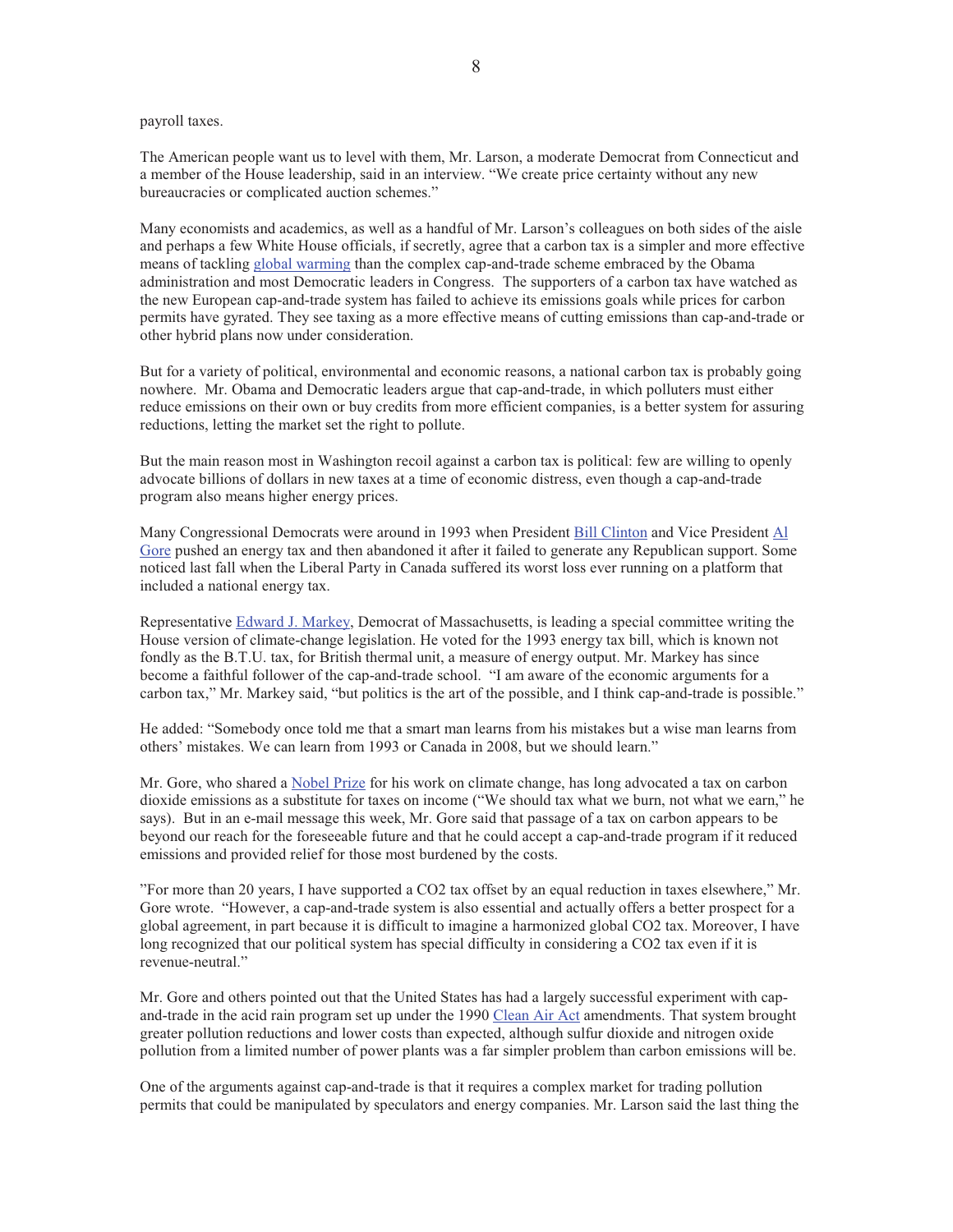nation needed after its experience with the housing bubble and the banking collapse was a new market in carbon derivatives. His plan, he said, is simpler and fairer. But cap-and-trade advocates said a carbon tax could also be gamed, just as the Internal Revenue Code is.

The critical thing is to get the emissions you want, and a tax cannot do that without continually recalibrating the price, said Tim Profeta, director of the Nicholas Institute for Environmental Policy Solutions at Duke University. Mr. Profeta helped Senator Joseph I. Lieberman, independent of Connecticut, draft the first cap-and-trade bill to get serious consideration. Given the history of the carbon tax, Mr. Profeta said, there's a worry that it will poison and delay the debate.

Yvo de Boer, who directs the climate change program at the United Nations, said he was agnostic as to how member states meet targets on the emission of heat-trapping gasses. But those who support a carbon tax, he said, are walking uphill. "If you were a pure economist, the most logical thing is taxation. It is the simplest," Mr. de Boer said in an interview. "But taxation is a word that makes people choke in normal times. And these are not normal times." \*\*\*\*\*\*\*\*\*\*\*\*\*\*\*\*\*\*\*\*\*\*\*\*\*\*\*\*\*\*\*\*\*\*\*

# **2. THE REAL PRICE OF OBAMA'S CAP-&-TRADE PLAN:**

*A carbon-emissions limit will raise energy prices unevenly. By Kevin Bullis, March 4, 2009, MIT Technology Review 2009.* 

President Obama's budget numbers depend heavily on revenues from a proposed cap-and-trade program for reducing carbon dioxide emissions. Under the plan, these revenues will come at the cost of higher energy prices, with some states being affected far more than others.

The cap-and-trade program does not yet exist: it will need to be established in future legislation. But the inclusion of future revenues in the budget, and a promise to pursue necessary legislation, is the strongest commitment yet that the administration will follow through with one of Obama's campaign promises and establish a cap-and-trade system for carbon dioxide emissions.

Under such a system, the government sets an annual cap on carbon dioxide emissions--the budget calls for a cap of 14 percent below 2005 emissions levels by 2020, and 83 percent below 2005 levels by 2050. The government then issues a set number of credits for the total emissions allowed under that cap. Under Obama's plan, those credits won't be given away, as they were in the initial version of a cap-and-trade system employed in Europe. Instead, the credits will be auctioned off, and that money will be the source of government revenue. Polluters will be required to buy enough credits at the initial auction to cover their carbon dioxide emissions, or acquire more by trading with others at a later stage. Alternatively, they can reduce their emissions by investing in more efficient technologies. Either way, these costs will result in higher energy prices.

The budget includes \$78.7 billion in projected revenues from the cap-and-trade system in its first year, 2012, and \$525.7 billion total by 2019. According to Point Carbon, an energy-market analysis firm based in Oslo, Norway, these numbers are based on the assumption that credits for a ton of carbon dioxide will sell for \$13.70 in 2012 and \$16.50 by 2020. These estimates are in line with carbon credits issued in Europe, says Veronique Bugnion, a managing director at Point Carbon. The 2012 price for carbon dioxide emissions will increase gasoline prices by 6 percent compared to current prices, she says. Average electricity prices will increase by 6.8 percent--perhaps more. According to calculations by Gilbert Metcalf, an economist at Tufts University, the average electricity price increase would be 9.7 percent by 2012 and 11.7 percent by 2020.

What's more, the impact of the cap-and-trade system will vary by state. Electricity prices will rise more in states that rely heavily on coal, such as North Dakota, than in states that rely on sources of electricity that produce little carbon dioxide. According to Bugnion, prices could increase by 19.2 percent in North Dakota by 2012 but only 2.6 percent in Washington State, which relies heavily on hydroelectric power, over the same period.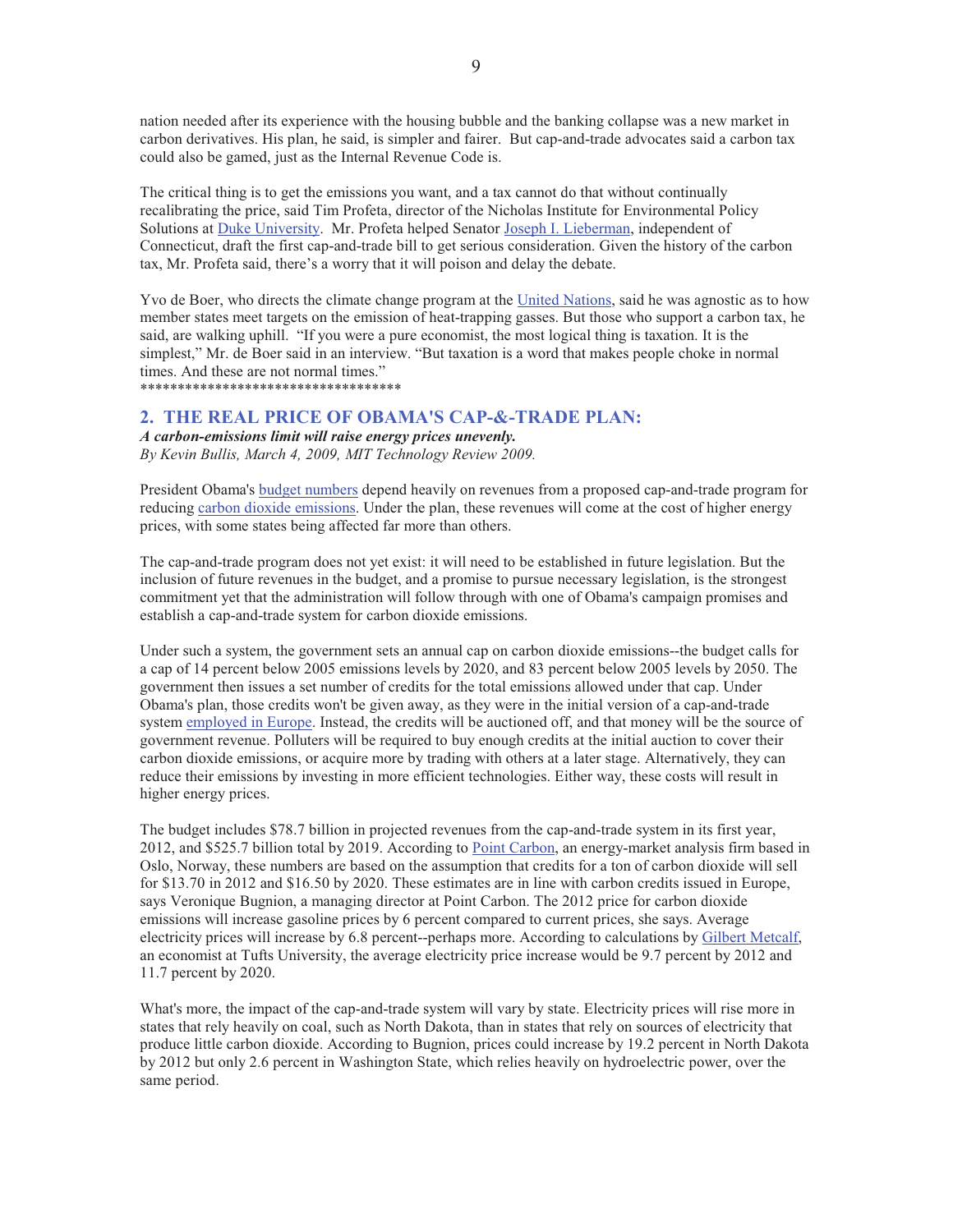To offset some of these price increases, the budget includes provisions to use some of the auction revenue for tax relief. From 2012 to 2019, \$15 billion a year from the carbon-emissions program will be used to pay for "vital investments in a clean energy future"--funding for clean energy technology. The remaining money from the auction is expected to be just enough to pay for a tax credit that is an extension of the "Making Work Pay" credit--a \$400-a-person credit included in the recently passed stimulus bill. \*\*\*\*\*\*\*\*\*\*\*\*\*\*\*\*\*\*\*\*\*\*\*\*\*\*\*\*\*\*\*\*\*\*\*\*\*\*\*\*\*\*\*\*\*\*\*\*\*\*\*\*\*

#### **3. NUKING CLEAN POWER**

*Editorial, Investor's Business Daily, February 28, 2009* 

President Obama has virtually zeroed out the Yucca Mountain nuclear waste repository's budget in 2010, leaving only enough for the Nuclear Regulatory Commission to handle current licensing requests. House and Senate Democrats have already cut funding for the remainder of fiscal 2009 to a paltry \$288 million, the lowest in recent years.

Senate Majority Leader Harry Reid, who represents Nevada and is a longtime Yucca opponent, is ecstatic. The budget cut is "a critical first step toward fulfilling his promise to end the Yucca Mountain project," Reid said in a statement. "President Obama recognizes that the proposed dump threatens the health and safety of Nevadans and millions of Americans."

Yucca Mountain is not a "dump," and it is not unsafe, says Investor's Business Daily (IBD):

o Situated about 100 miles northwest of Las Vegas, it is quite possibly the safest, most geologically stable and most studied place on the planet.

o The Department of Energy has long studied the rock at the planned repository, assessing how the repository would perform over tens of thousands of years; after 20 years and \$9 billion, DOE has found Yucca Mountain to be quite stable and safe.

Reid may not want it in his back yard, but he doesn't mind keeping America's nuclear waste where it is right now -- in everybody else's back yard, says IBD:

o Vast numbers of spent nuclear fuel rods are now stored at more than 130 above-ground facilities in 39 states.

o About 161 million Americans live within 75 miles of these existing sites.

We need the jobs nuclear power can provide, and we need the energy, says IBD:

o The Energy Information Agency projects that by 2030 U.S. electricity demand will increase by 45 percent.

o Since nuclear power currently supplies 20 percent, the United States will need to have 35 additional nuclear power plants just to meet future demand.

http://www.ibdeditorials.com/IBDArticles.aspx?id=320632440951707 [H/t NCPA] **\*\*\*\*\*\*\*\*\*\*\*\*\*\*\*\*\*\*\*\*\*\*\*\*\*\*\*\*\*\*\*\*\*\*\*\*\*\*\*\*\*** 

## **4. JAMES HANSEN'S POLITICAL SCIENCE**

*By INVESTOR'S BUSINESS DAILY, March 02, 2009* 

NASA's James Hansen leads a protest against a District of Columbia power plant in the middle of a snowstorm. Meanwhile, a scientist fired by Al Gore says we need to emit more carbon dioxide, not less.

Speaking before Bill Clinton's Global Initiative in New York City last Nov. 2, Gore advocated the concept of civil disobedience to fight climate change. "I believe we have reached the stage where it is time for civil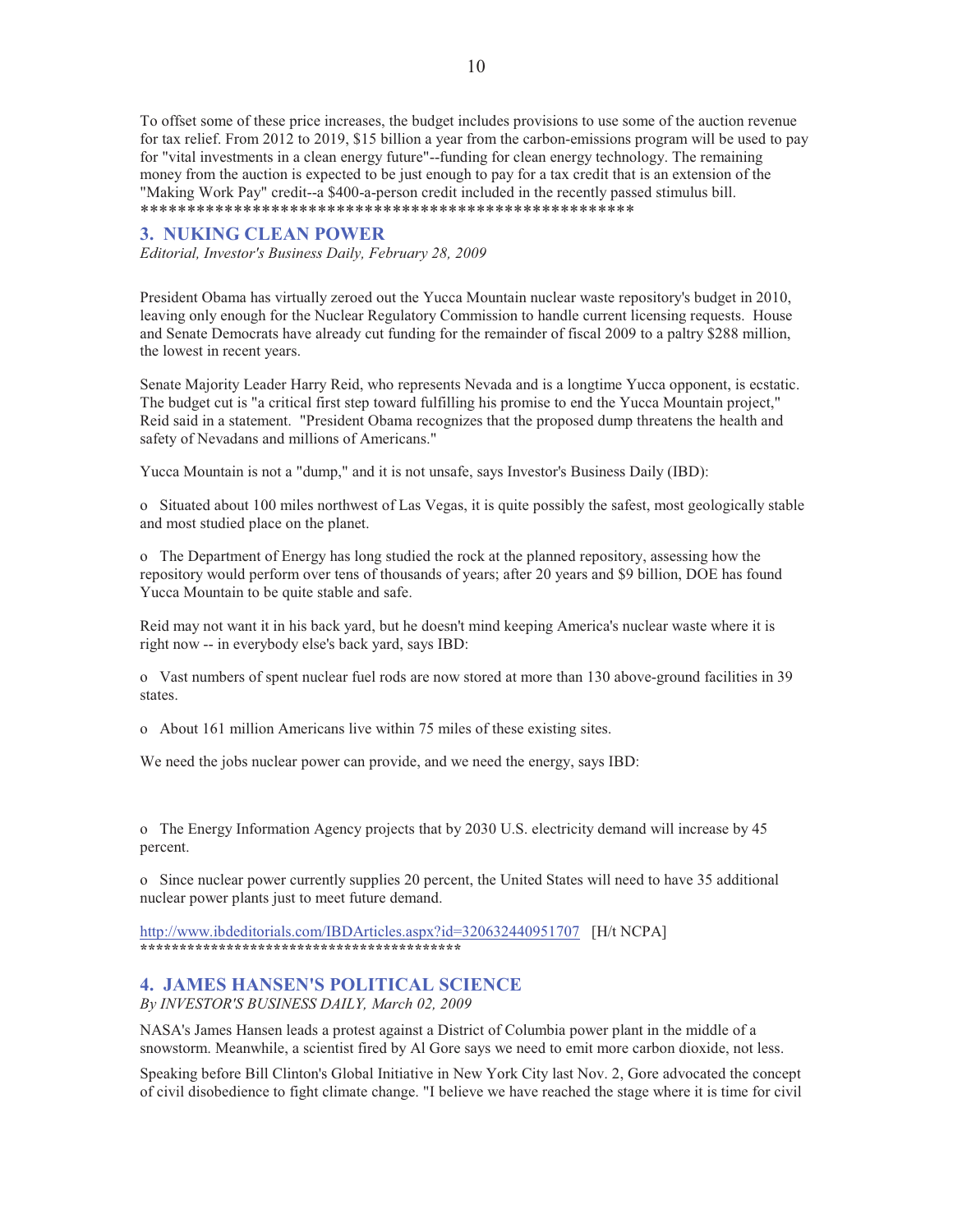disobedience to prevent the construction of new coal plants that do not have carbon capture and sequestration," Gore said to loud applause.

Following Gore's lead, a group called Capitol Climate Action organized a protest that took place Monday at the 99-year-old Capitol Power Plant in southeast Washington, D.C. Its Web site invited fellow warmmongers to "mass civil disobedience at the coal-fired" plant that heats and cools the hallowed halls of Congress.

The site features Gore's quote as well as a video by Hansen, head of NASA's Goddard Institute for Space Studies and a leading global-warming activist, urging attendance at the event. The storm that hit the Northeast and dropped upwards of three inches of snow on the nation's capitol should not discourage those attending the global- warming protest, he says on the video.

Hansen has called such coal-fired facilities "factories of death" and considers climate-change skeptics guilty of "high crimes against humanity and nature." In the video he says what "has become clear from the science is that we cannot burn all of the fossil fuels without creating a very different planet" and that the "only practical way to solve the problem is to phase out the biggest source of carbon — and that's coal."

What is clear is that Dr. Hansen has had problems with the facts. Last Nov. 10 he announced from his scientific perch that October had been the hottest on record, and we were doomed. Except that it wasn't true. Scores of temperature records used in the computations from Russia and elsewhere were not based on October readings at all. Figures from the previous month had simply been carried over and repeated two months running, something your high-school science teacher wouldn't allow.

Despite Dr. Hansen's hysterical animus toward carbon, the fact is that CO2 is still a mere 0.038% of the gaseous layer that surrounds the Earth, and only 3% of that thin slice is released by man. According to Dr. William Happer, a professor of physics at Princeton University, current atmospheric CO2 levels are inadequate in historical terms and even higher levels "will be good for mankind."

Happer, who was fired by Gore at the Department of Energy in 1993 for disagreeing with the vice president on the effects of ozone to humans and plant life, disagrees with both Gore and Hansen on the issue of the impact of man-made carbon emissions. He testified before the Senate's Environment and Public Works Committee (EPW) on Feb. 25 that CO2 levels are in fact at a historical low.

"Many people don't realize that over geological time, we're really in a CO2 famine now. Almost never has  $CO2...$  been as low as it has been in the Holocene (geologic epoch)  $-280$  (parts per million)  $-$  that's unheard of," said Happer. He notes the earth and humanity did just fine when CO2 levels were much higher.

"You know, we evolved as a species in those times, when CO2 levels were three to four times what they are now," Happer said. "And, the oceans were fine, plants grew, animals grew fine. So it's baffling to me that . . . we're so frightened of getting nowhere close to where we started."

"Jim Hansen has gone off the deep end here," one of Hansen's former supervisors, Dr. John Theon, said. Theon, a former senior NASA atmospheric scientist, rebuked Hansen last month in a letter to EPW. "Why he has not been fired, I do not understand," Theon said. Neither do we.

Critics contend that Hansen's involvement in the protests is a violation of the Hatch Act, which prohibits government employees from engaging in partisan political activity. If he wants to agitate for policy changes, let him do it on his own time and on his own dime. The science can speak for itself. \*\*\*\*\*\*\*\*\*\*\*\*\*\*\*\*\*\*\*\*\*\*\*\*\*\*\*\*\*\*

# **5. CLINTON RANKS CLIMATE CHANGE MORE IMPORTANT THAN HUMAN RIGHTS**

*by E. Calvin Beisner, National Spokesman, Cornwall Alliance for the Stewardship of Creation February 25, 2009*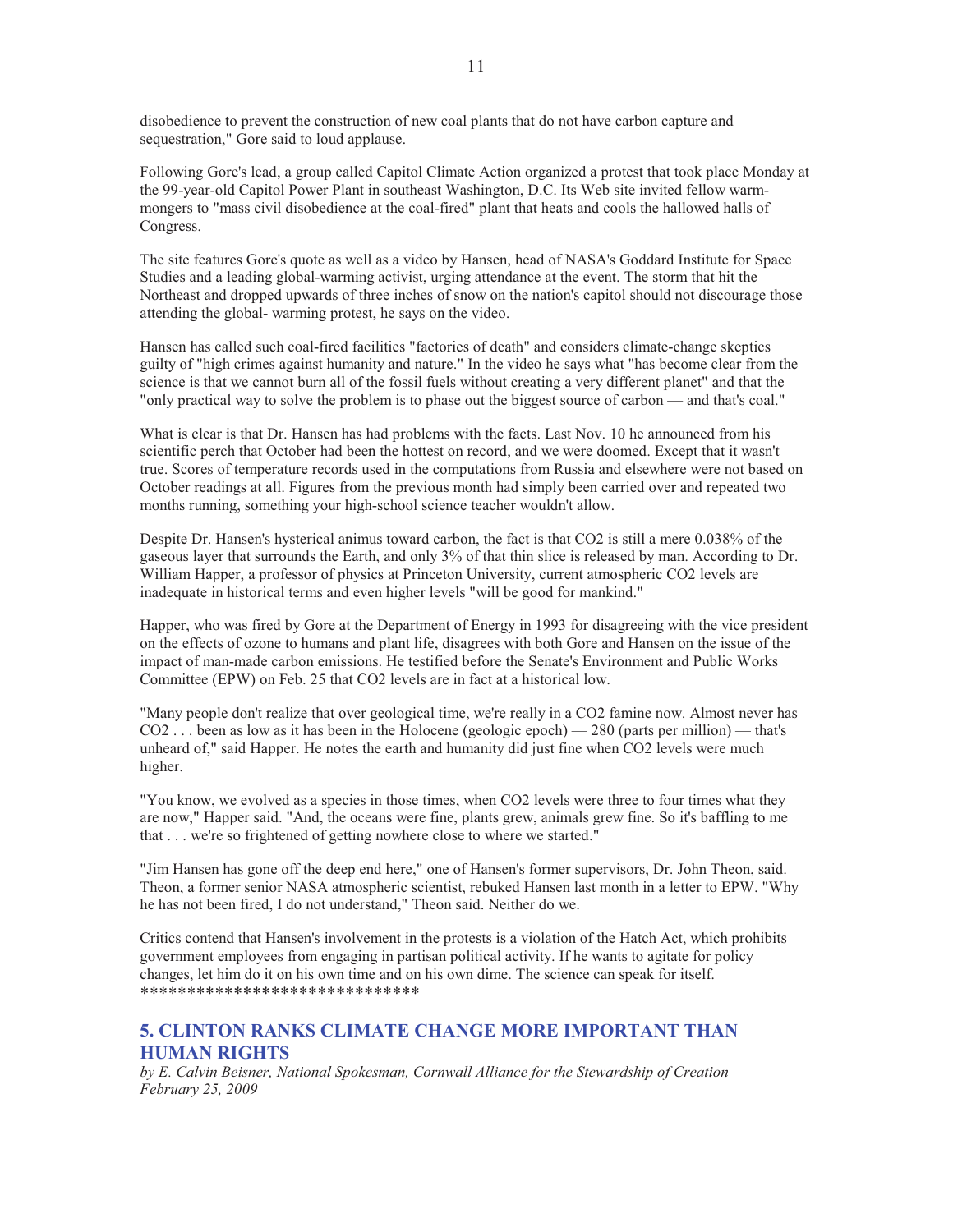Secretary of State Hillary Clinton told Chinese leaders February 22 that human rights issues, such as China's oppression of Tibet, "can't interfere with the global economic crisis, the global climate change crisis and the security crisis." Climate change outranks human rights?

That's right. Ms. Clinton thinks climate change, which is filled with scientific, economic, and moral uncertainties, outranks human rights issues. So while Tibetans suffer Chinese tyranny, and Muslim women continue to suffer oppression from the Taliban, and Christian minorities continue to suffer violence and death in Darfur (partly fueled by Chinese arms sales to and interest in oil production in Sudan) and elsewhere, and millions of people continue to suffer as sex slaves all around the world, our Secretary of State is going to give priority to climate change. \*\*\*\*\*\*\*\*\*\*\*\*\*\*\*\*\*\*\*\*\*\*\*\*\*\*\*\*\*\*\*\*\*\*\*\*\*\*\*\*\*

# **6. GLOBAL WARMING IS NOT A CRISIS, BUT IT MAY BE CREATING A CRISIS OF INTELLECTUAL INTEGRITY**

*By Jane S. Shaw, March 2, 2009*  http://popecenter.org/commentaries/article.html?id=2139

Last month, college campuses held a National Teach-in on Global Warming Solutions. The thrust of the message was that there is a crisis because global temperatures are rising, endangering the world's future, and humans are to blame. I agree that there may be a crisis, but I don't believe that it is a crisis of impending heat; it is, rather, a crisis of intellectual integrity.

First, let me point out something that most people may not realize. Since 1998, there has been no trend in world temperatures, neither up nor down, in spite of population growth, greater resource use, and lots of carbon dioxide production. True, 1998, was the warmest year on record, and we are still in a warm period, but world temperatures are no higher than when today's college seniors began middle school. The likelihood of the catastrophic effects that gave Al Gore a Nobel Peace Prize is weak.

The crisis that concerns me stems from the way that scientists are addressing the issue. Ever since 1988, when James Hansen, head of NASA's Goddard Institute for Space Studies, alerted a congressional committee to global warming, climate change has been a political issue. Methods and standards that have stood the test of time since the Enlightenment have been shunted aside in order to promote a political objective. Climate experts are no longer expected to create hypotheses and test them but to assume that global warming threatens the planet and to use their expertise to justify this claim. Scientists who question aspects of the orthodoxy have been silenced or fired.

I have just read a lengthy compilation of many ways in which this compromise is occurring. The author is Richard Lindzen, a highly respected climate scientist at the Massachusetts Institute of Technology. From the early days of the environmental crusade over global warming, Lindzen raised questions about how well scientists understand climate change. At first, he couldn't be ignored because he was so prominent in the field of climatology. As time went on, however, the science establishment managed to give Lindzen's work less attention. Lindzen's commentary, available here, outlines the forces that have made science, in his words, vulnerable to corruption. Lindzen says that the science establishment gives priority to computer modeling of presumed climate forces and then tweaks the models, trying to make them conform to actual observations. Hand-in-hand with that tweaking is an effort to find and correct flaws in the empirical observations to make them conform to the simulations. Although science rightly seeks to make corrections, these are almost always in a single direction toward conformity. That is outright data corruption.

Compounding this tendency is government funding, which furthers bureaucratic and political goals. Professional societies make lobbying their chief activity. The American Meteorological Society is represented by a former staffer for Al Gore. John Holdren, the new science advisor to the president, is a professor in Harvard's government department, not a scientific department; his major job was with the Woods Hole Research Center, an environmental advocacy group that is often (and perhaps deliberately) confused with a scientific research center, Woods Hole Oceanographic Institution. He's not a climate scientist.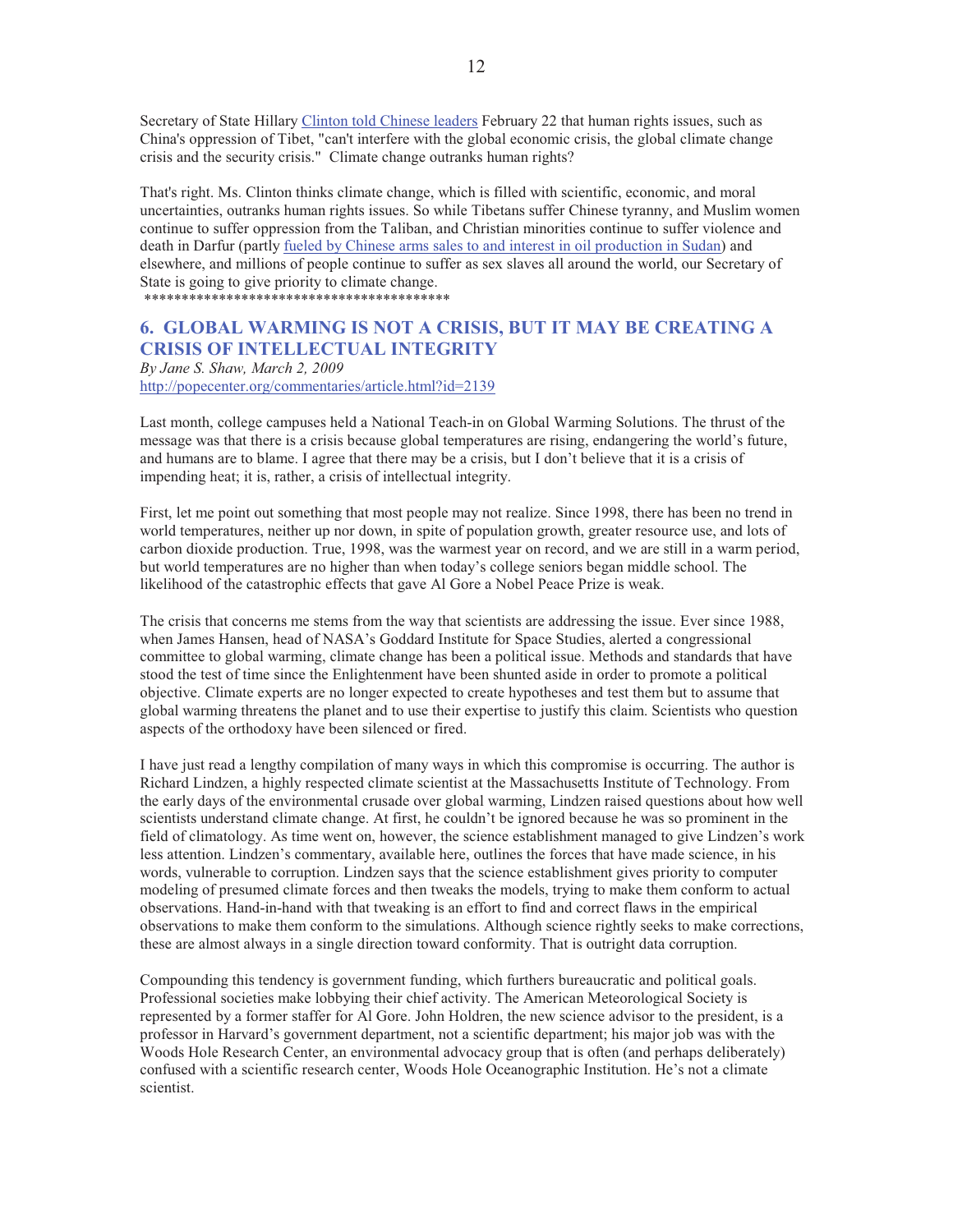Even the Inter-Governmental Panel for Climate Change (IPCC) is political. Its key document, Summary for Policymakers, is written by a committee composed mostly of representatives of governments and advocacy groups. Few scientists have a role in crafting that paper, which is all that most policy-makers read.

13

Lindzen offers page after page of examples illustrating the distortion of scientific inquiry. For example, in 1999, Michael Mann and others revised the historical temperature record to eliminate the existence of a warm period during the Medieval era. The Mann et al. paper, which relied mostly on tree-ring records, featured a hockey-stick graph showing flat temperatures for hundreds of years followed by a dramatic increase in recent years, conveying the message that recent warming is unprecedented. Subsequent papers have challenged the findings, but the hockey-stick appears in the most recent IPCC report.

In 2001, Lindzen and two colleagues published a paper in the Bulletin of the American Meteorological Society suggesting a strong cooling effect from clouds, which they called the 'iris effect.' Shortly after it was published, the journal published a paper challenging its existence. This would have been acceptable if, following the usual procedure, the editor had allowed Lindzen and his colleagues to rebut the criticism in the same issue of the publication. But they were not allowed to do so.

In 2007, Lindzen showed that independent data from satellites and weather balloons did not support the computer-model prediction that the greatest warming should occur the upper troposphere (a layer of the Earth's atmosphere). Rather than explore possible reasons why the difference occurred, two papers quickly tried to undermine the findings. One revised the satellite data to bring them closer to the predictions; another paper simply rejected the temperature data, proffering highly uncertain temperature estimates based on wind data.

Lindzen also speaks of a professor who spoke out and lost his job and another who expressed cautious support for skepticism and suffered *ad hominem* attacks as a result. And the views of scientists, such as the prominent physicist William Nierenberg, have been posthumously misrepresented.

Lindzen is not the only scientist to chronicle harassment of scientists who oppose current orthodoxy. In the preface to his new book written with Robert C. Balling, Jr., *Climate of Extremes*, Pat Michaels explains why he is resigning from the University of Virginia, where he serves as the state's climatologist. Virginia's governor, backed by the university's provost, told him that he could not identify himself as the state climatologist when talking about global warming. Michaels also reports that Oregon's state climatologist resigned when he was told to stop saying things that undermined the state's greenhouse-gas policies. Delaware's state climatologist is not allowed to speak about global warming. And the assistant state climatologist in Washington state was fired for providing snowfall information to journalists and others.

Some of us might look to the presidents of universities, the supposed bastions of free scientific inquiry, to sound an alarm about this kind of treatment of scholars. But that would be expecting too much. Indeed, 614 university and college chancellors and presidents have signed a statement saying that global warming is largely being caused by humans, and that they recognize the need to reduce the global emission of greenhouse gases by 80 percent by mid-century at the latest and to reestablish the more stable climatic conditions that have made human progress over the last 10,000 years possible. Having signed so strong a statement, will these presidents welcome -- or even allow scientists to objectively pursue knowledge about the climate? The evidence outlined by Lindzen and Michaels raises serious doubts.

============================================================= *In addition to heading the Pope Center, Jane S. Shaw is a senior fellow of the Property and Environment Research Center (PERC). She coauthored Facts Not Fear: Teaching Children about the Environment with Michael Sanera and is the author of Global Warming (Greenhaven Press).*  \*\*\*\*\*\*\*\*\*\*\*\*\*\*\*\*\*\*\*\*\*\*\*\*\*\*\*\*\*\*\*\*\*\*\*\*\*\*\*\*\*

**7. THE ONGOING CO2 WARS**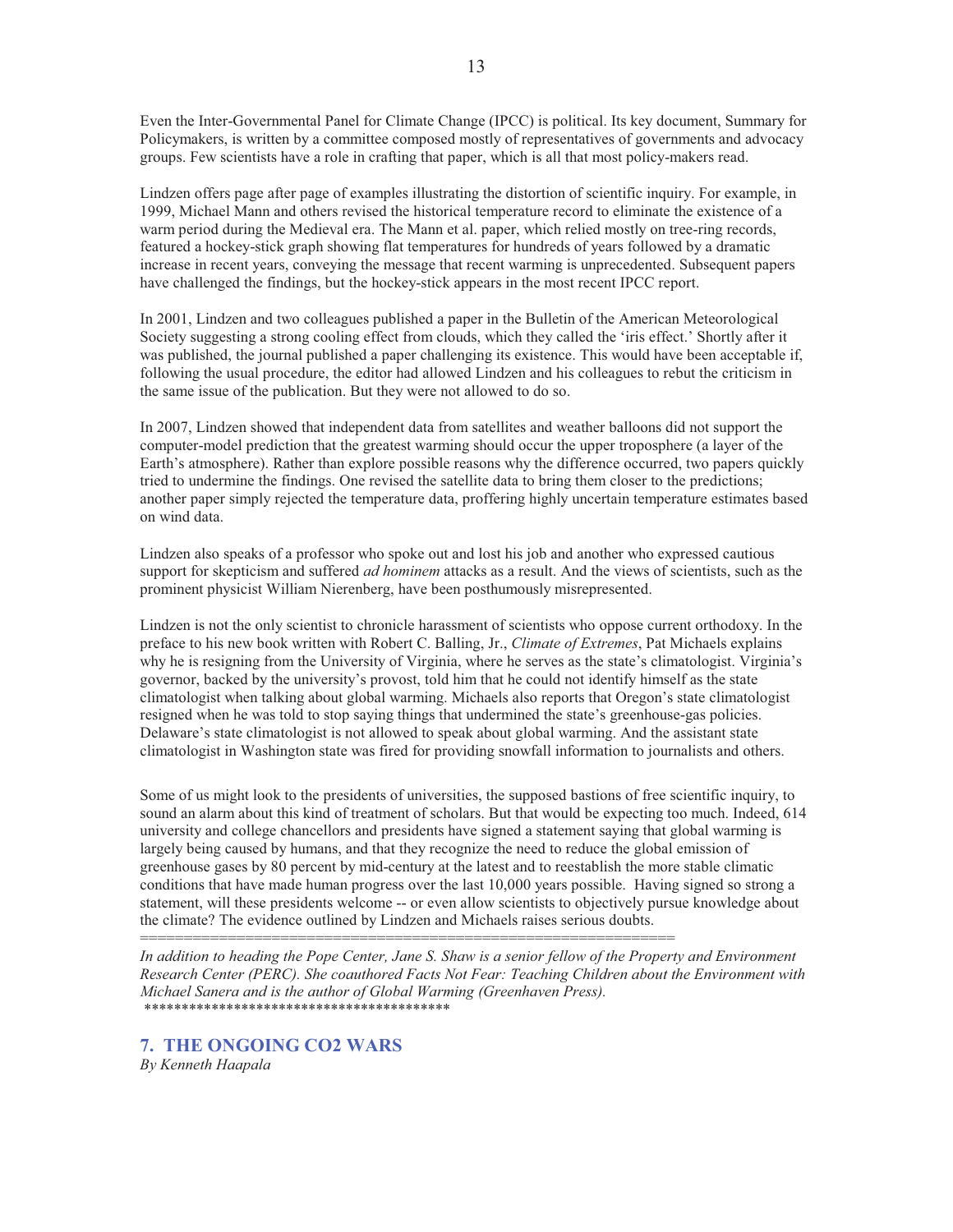Washington, DC, March 2, 2009: Today was to be a big day in the carbon wars. NASA's climate change guru, Jim Hansen, the science advisor to Al Gore, was to lead a love-in on Capitol Hill protesting what Hansen calls factories of death, coal fired electrical power plants. The snow continues to fall, the temperature is in the low 20s and the wind is in the high 20s. It is freezing. The city is in lock-down. Mother Nature can be one cold witch.

The carbon wars are upon us. Some years ago the believers in a new-age misanthropic, animist religion invented the concept that warmer weather will be destructive to humans. The claim is contrary to history, which shows that warm weather brings prosperity and cold weather brings famine, disease, and death. Never mind history, the real goal is control of energy and its primary sources that emit carbon dioxide. Energy gives Americans prosperity and great independence from governmental authority.

Fanatics in this religion now occupy positions of great power in government. Congress has spent over \$20 Billion dollars trying to scientifically prove that carbon dioxide emissions will cause unprecedented and dangerous global warming. It has failed.

Now the political stars are aligned in favor of the fanatics. We have a new-age faith healer in the White House running a revival: submit your liberties to government and you shall be free.

Two years ago the Supreme Court ruled that carbon dioxide is a pollutant that can be regulated by the EPA under the Clean Air Act. All green life requires carbon dioxide for food or it will die, and without green life virtually all other life will die, including humans. Life began and flourished in an atmosphere many times richer in CO2 than today. The Supreme Court might as well declare sunlight to be a pollutant that can be regulated.

Armed with this political power, the new-age scientists of the EPA should be waxing in their glory. But the Court decision contained a caveat; the EPA must prove the warming caused by carbon dioxide endangers the health and welfare of American citizens.

The EPA and its allies are becoming desperate. They are having difficulty overcoming two major obstacles. One, a small band of heretics continues to insist upon the science of Galileo, Newton, and Einstein, in which proof comes from observations, not from government authority and computer models. The heretics publish reports such as "*Nature, Not Human Activity, Rules the Climate*." This band of heretics is growing. And, two, that fickle lady, Mother Nature, is refusing to go with the flow and is demonstrating the hubris of those who claim humans control her. The globe is cooling.

Thus, the fanatics and their neo-scientists resort to desperate tricks. Does any part of your funding come from evil oil? As if the sponsorship by Texaco destroyed the Metropolitan Opera. In Opera as well as in science it is the quality of the work, not the sponsor, which must be the objective criterion. More disturbing are the personal attacks, one small mistake, immediately publicly admitted, is claimed to discredit a lifetime of work. Yet the great guru, Jim Hansen, frequently makes mistakes such as substituting September data from Siberia into October data, and then declaring October 2008 was the hottest October on record.

As NASA's chief scientist on climate change, Hansen is responsible the reporting of global temperatures for NASA's Goddard Institute for Space Studies. Yet the temperatures reported are from the surface. Apparently, NASA does not realize that the greenhouse effect takes place in the atmosphere, and that satellites measuring atmospheric temperature produce the most systematic, comprehensive measurements of global temperatures ever compiled.

The neo-scientists of the EPA are papering the world with studies that are more propaganda than science. They use predictions that, as one Japanese scientist commented, are more akin to astrology than science.

The public comment period for the latest CCSP report closed on February 27. Using the required procedure, this heretic submitted his comments, focused on four issues: 1) there is no compelling scientific theory supporting predictions that a doubling of CO2 will cause significant warming; 2) the CCSP